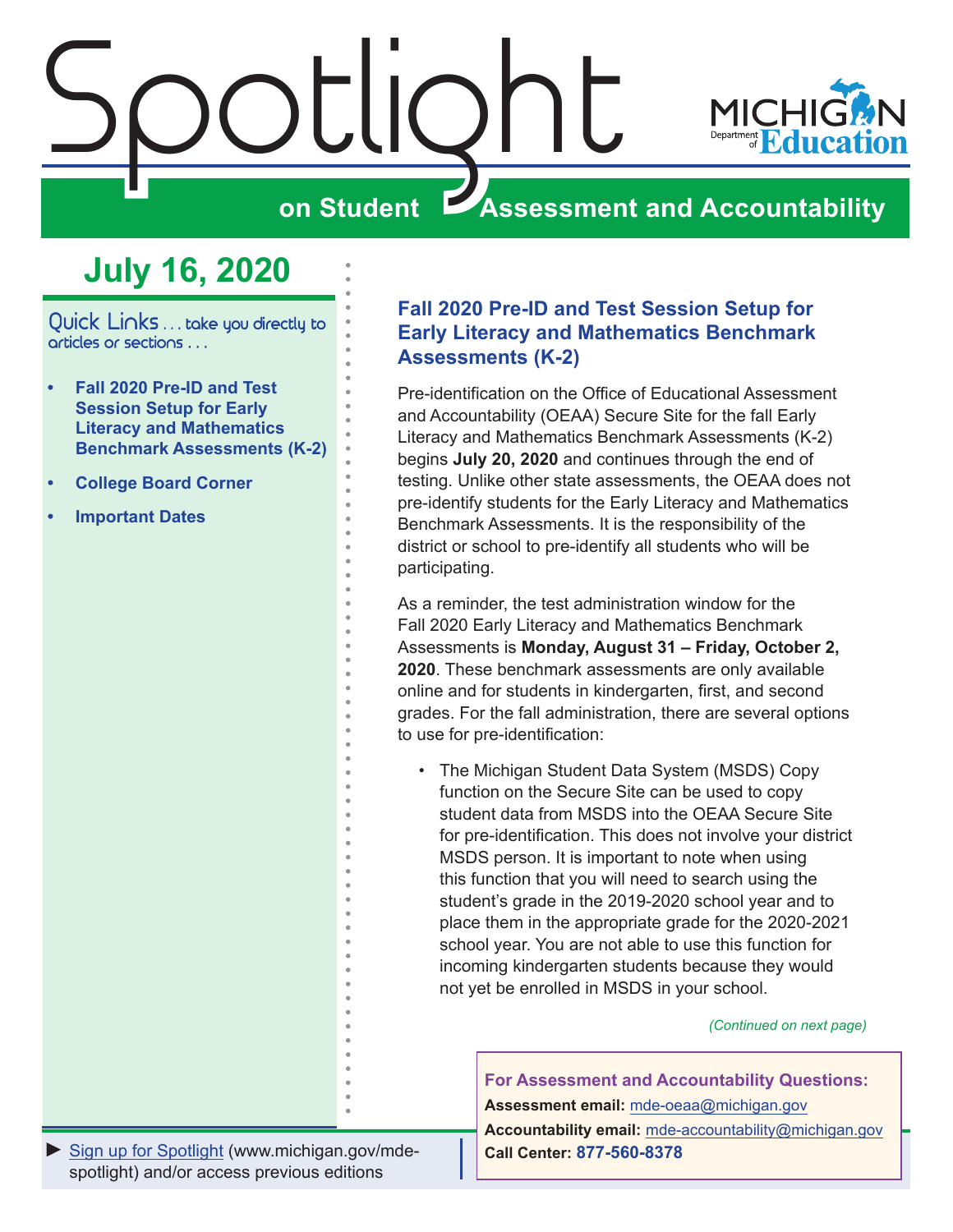# <span id="page-1-0"></span>**on Student Assessment and Accountability** Spotlight

- Students can be loaded to the OEAA Secure Site in .csv or .txt file using our format located in the Pre-ID File Format document, which is located on the login page of the [Secure Site](http://www.michigan.gov/oeaa-secure) (www. michigan.gov/oeaasecure). You might need to enlist the help of your district MSDS person for this process.
- Students can be pre-identified one student at a time using the Student Search function on the Secure Site. This process is not practical when pre-identifying large groups of students.

Once students have been pre-identified in the Secure Site for the Early Literacy and Mathematics assessment, they will have to be put into online test sessions.

• **July 20 – August 11, 2020**: Test Sessions can be created in the OEAA Secure Site. Students who have been placed into an online testing

session on the Secure Site by August 11, 2020 will have their test sessions copied into the DRC INSIGHT Portal (formerly eDirect).

• **August 14, 2020**: The DRC INSIGHT Portal must be used to place students in online test sessions starting on August 14, 2020.

**Note:** Beginning August 12, any students pre-identified in the Secure Site must be added to a test session in the DRC INSIGHT Portal—beginning August 14—and not on the OEAA Secure Site. All students participating in the assessment must be pre-identified on the OEAA Secure Site to be copied into the DRC INSIGHT Portal to manage the online testing.

Instructions and more information about each of these pre-identification methods and for creating online test sessions can be found on the [Secure Site Training](http://www.michigan.gov/securesitetraining)  [web page](http://www.michigan.gov/securesitetraining) (www.michigan. gov/securesitetraining) under the **Pre-Identification of Students** section.

# <span id="page-1-1"></span>College Board Corner

*Information on SAT*®*, PSAT*™ *8/9, and PSAT*™*10 provided by the College Board*

### **Resources for Fall 2020 Testing**

College Board and the Michigan Department of Education have prepared a number of informational resources to assist you in planning for Fall 2020 testing. The resources are posted to both the [MME web page](www.michigan.gov/mme) (www.michigan.gov/ mme) and the [PSAT web page](http://www.michigan.gov/psat) (www.michigan. gov/psat).

These documents are living documents and will be updated as additional information is known. Keep watching the weekly Spotlight to know when updates are planned.

Refer to the [Fall 2020 List of Important Dates](https://www.michigan.gov/documents/mde/Fall_2020_List_of_Important_Dates_689777_7.pdf) to ensure that deadlines are being met.

**Call Center: 877-560-8378** (select appropriate option) for assistance with assessment or accountability issues